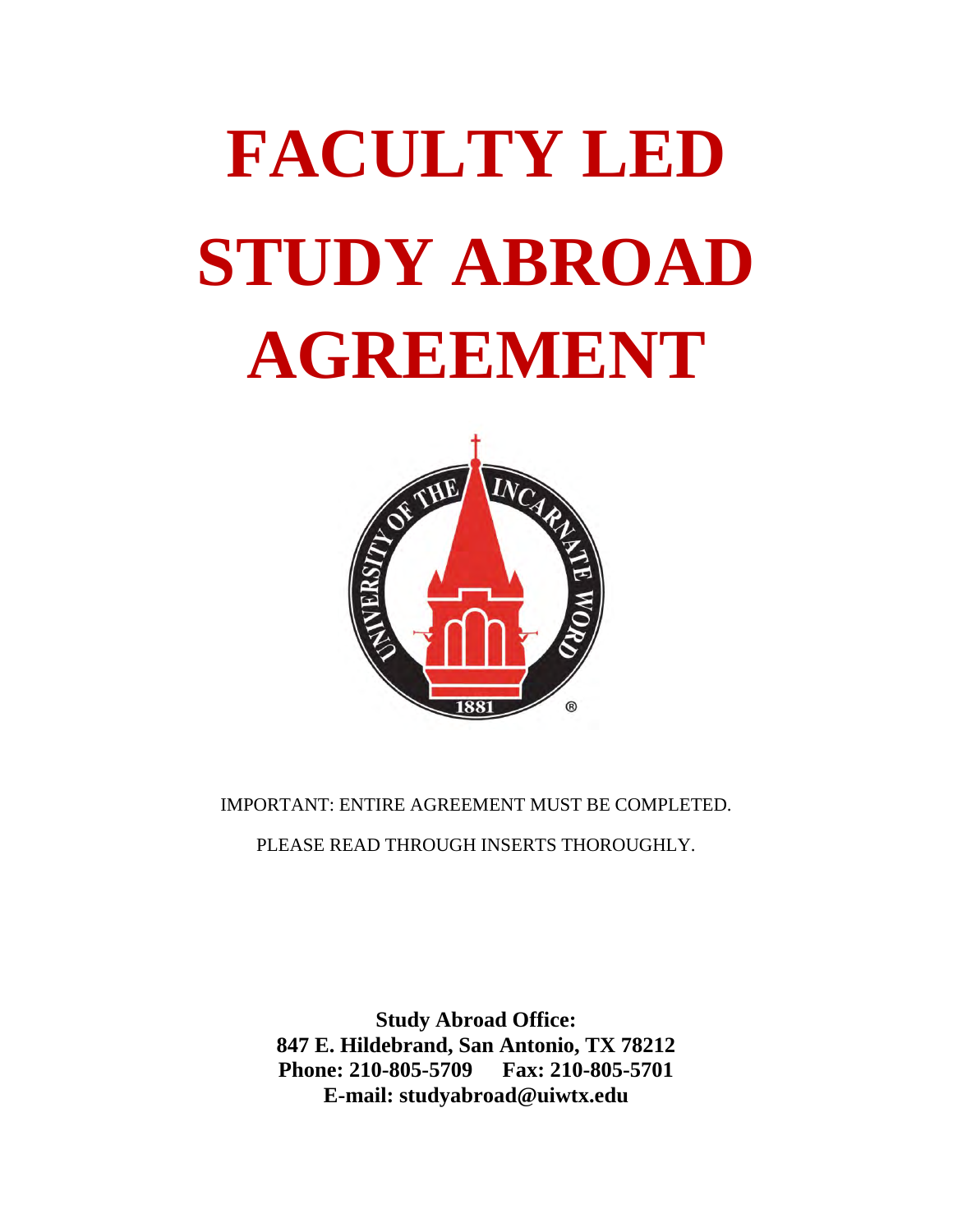#### **Please complete and submit packet to your instructor by the second week of class.**

| <b>Student Information:</b><br>L.                                       |                                                                    |                                                                                                               |
|-------------------------------------------------------------------------|--------------------------------------------------------------------|---------------------------------------------------------------------------------------------------------------|
|                                                                         |                                                                    | Student ID: __________________________                                                                        |
|                                                                         |                                                                    |                                                                                                               |
| Age: ___________________________                                        |                                                                    |                                                                                                               |
|                                                                         |                                                                    | Phone Number: ____________________                                                                            |
|                                                                         |                                                                    |                                                                                                               |
|                                                                         |                                                                    |                                                                                                               |
|                                                                         |                                                                    |                                                                                                               |
|                                                                         |                                                                    |                                                                                                               |
| Documents to Submit:<br>Copy of your passport<br>2) Academic transcript |                                                                    |                                                                                                               |
|                                                                         |                                                                    |                                                                                                               |
| $\bullet$                                                               |                                                                    | this class involves an optional study abroad academic travel experience, which involves international travel; |
| $\bullet$                                                               |                                                                    | the academic study and travel portion of this class are part of the grade that I will earn in this class;     |
| $\bullet$                                                               | I am physically and mentally capable of traveling internationally; |                                                                                                               |
| teaching the class;                                                     |                                                                    | I have elected to participate in the travel portion of the class with the permission of the faculty member(s) |

- the faculty member teaching this class may, at his or her absolute and **sole discretion**, revoke my participation in the travel portion of the class at **any point**, either before the day of travel, at the point of departure, or at any time during travel. If during the trip my participation is revoked, I must return home immediately **at my own cost** and/ or **receive an F semester grade** for this entire course, and possibly be subject to disciplinary action;
- the review of (a) my academic records in the UIW Registrar's Office and (b) my disciplinary records in the office of the Dean of Residence Life may influence my participation in the faculty led study abroad program;
- the Study Abroad Office, Academic Dean, UIW Representatives and/or my professor(s) will have access to this agreement and supporting documents.

| $C_{\text{+}}$ and $\sim$<br>ำ Participant ง<br>Signature:<br>Student<br>and the contract of the contract of the contract of the contract of the contract of the contract of the contract of the contract of the contract of the contract of the contract of the contract of the contract of the contra |  |
|---------------------------------------------------------------------------------------------------------------------------------------------------------------------------------------------------------------------------------------------------------------------------------------------------------|--|
|                                                                                                                                                                                                                                                                                                         |  |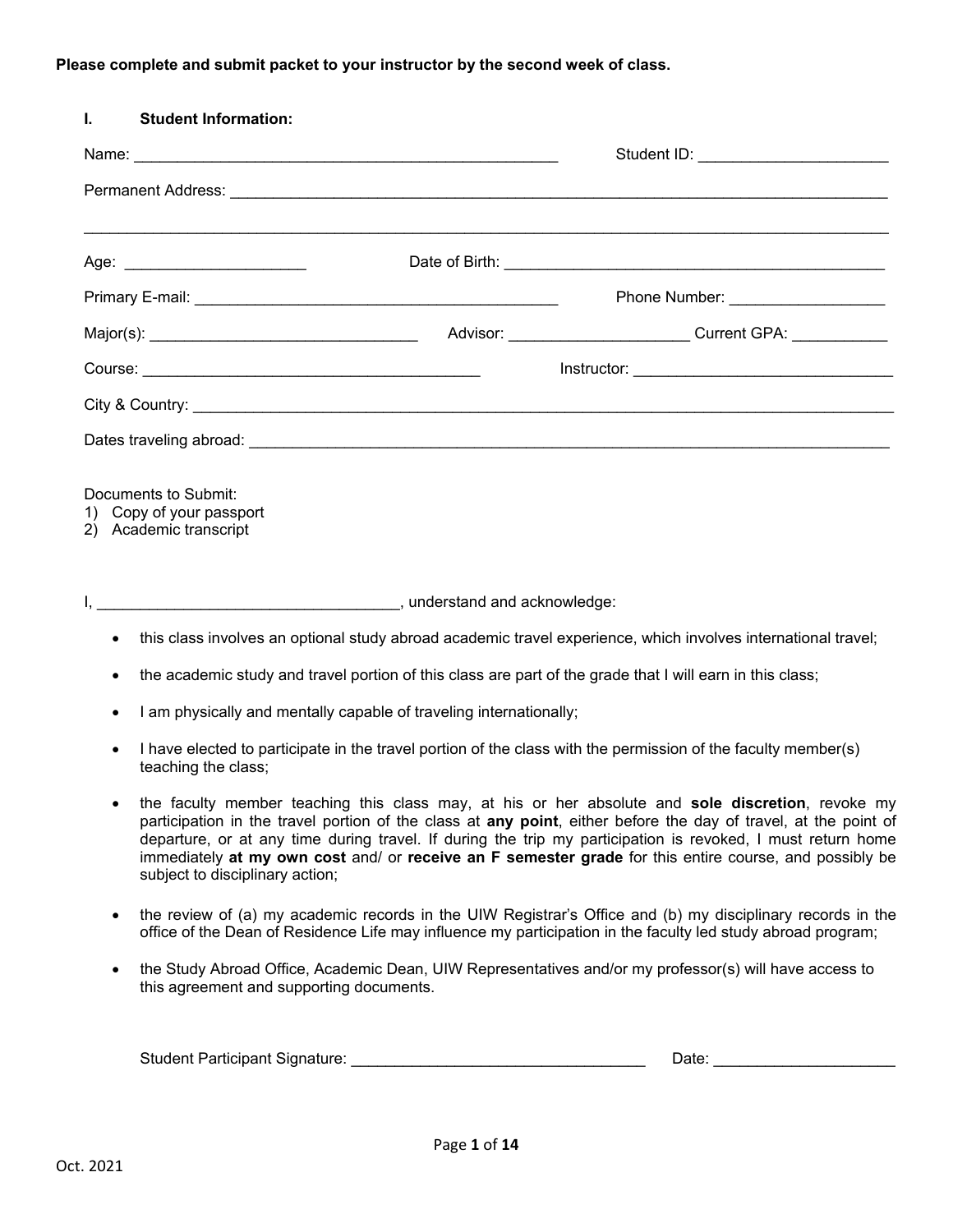#### **II. Student Waiver, Indemnity, and Release Agreement**

**Authority**: I am a student at the University of the Incarnate Word (UIW) that will be participating in an International Program described above. I am not required to participate in this International Program; my participation is voluntary. I represent and acknowledge by my signature below that I am at least eighteen (18) years of age and am fully competent to sign this Release, Waiver of Liability and Hold Harmless Agreement (Agreement). I acknowledge I am signing this Agreement on my behalf and I agree to be bound by its terms.

**Personal Insurance:** I understand I am responsible for purchasing international medical and travel insurance. It is my responsibility to purchase adequate insurance coverage specific for the locations and/or international travel.

**Medical Treatment and Expenses:** I authorize UIW to arrange for medical care and treatment for me if I become ill or incapacitated, without incurring any liability. I authorize UIW to take actions it deems necessary, including securing medical treatment and transporting me to the United States, **all at my own expense**. I release UIW from any liability for the quality, timeliness and outcome of any such medical care received or for any expenses incurred.

**Transportation:** I understand and acknowledge UIW does not and cannot guarantee the safety and/or security of any transportation that may be utilized as a result of my participation in this International Program.

**Assumption of Risk:** I acknowledge and accept the transportation and participation in this program may expose me to hazards and risks to my health, illness, including communicable diseases such as COVID-19, injury or death, and that UIW cannot control all of these risks. I acknowledge and certify that I know of no medical reason why I should not participate. I agree while participating in this Program, I will abide by the guidelines set forth in the UIW Student Code of Conduct and will adhere to all state and federal laws, and other applicable rules, regulations, and laws. I agree that if I am no longer participating in the program due to any reason, including but not limited to, being expelled for not meeting my financial obligations and/or deadlines, breaking host/home country laws, and/or deciding to drop from the course/university while I am abroad, that I am an independent traveler and I will not hold the university responsible for any occurrences while traveling independently in the host country(ies). I understand UIW will not be responsible for any medical expenses associated with any property or personal injury I may sustain. I certify I have read and understand the section titled "Statement of Activities while Studying Abroad" and am able to perform the activities listed on the document and/or have requested disability accommodation for this international professional development program within the required time frame.

COVID-19: I understand that by participating in this Program, I assume the risk of contracting or spreading COVID-19. I agree to take precautions and follow applicable guidelines in order to minimize such risks.

**Release**: In consideration of UIW permitting me to participate, I release UIW, and its Board of Trustees, officers, employees, and representatives from any and all liability to me, my personal representatives, estate, heirs, and assigns for any and all claims, demands and causes of action for any and all loss of personal property or injury to me, including my death, in any way connected with this this International Program**, including injuries caused by negligence of UIW and/or its Board of Trustees, officers, employees, and representatives, or any other participant in the field trip/activity** that may be sustained by me while participating in such field trip/activity, or while on premises owned or leased by UIW.

**Indemnity, Hold Harmless, and Waiver: I agree to indemnify and hold harmless, waive and covenant not to sue UIW and its Board of Trustees, officers, employees, and representatives from liability for illness, including communicable diseases such as COVID-19, the injury or death sustained by me or any person(s) and damage to property that may result from my or another person's negligent or intentional act or omission in while participating in the Program or as an independent traveler and/or any travel incident thereto. It is my express intent that this covenant not to sue and agreement to hold harmless shall bind the members of my family and spouse, if I am alive, and my heirs, assigns and personal representatives, if I am deceased, and shall be governed by the laws of the State of Texas.**

I HAVE CAREFULLY READ THIS AGREEMENT AND UNDERSTAND THAT IT IS A RELEASE, WAIVER AND HOLD HARMLESS OF LIABILITY AND INDEMNIFICATION OF ALL CLAIMS AND CAUSES OF ACTION FOR ANY ILLNESS, INCLUDING COMMUNICABLE DISEASES SUCH AS COVID-19, INJURY OR DEATH TO MYSELF THAT OCCURS WHILE PARTICIPATING IN THE INTERNATIONAL PROGRAM AND IT OBLIGATES ME TO INDEMNIFY THE PARTIES NAMED FOR ANY LIABILITY, INCLUDING COMMUNICABLE DISEASES SUCH AS COVID-19, FOR INJURY OR DEATH OF ANY PERSON AND DAMAGE TO PROPERTY CAUSED BY MY NEGLIGENT OR INTENTIONAL ACT OR OMISSION. THIS DOCUMENT WILL BE CONSIDERED EFFECTIVE ON THE DATE SIGNED.

Student Participant Signature: \_\_\_\_\_\_\_\_\_\_\_\_\_\_\_\_\_\_\_\_\_\_\_\_\_\_\_\_\_\_\_\_\_\_\_\_\_\_ Date: \_\_\_\_\_\_\_\_\_\_\_\_\_\_\_\_\_\_\_\_\_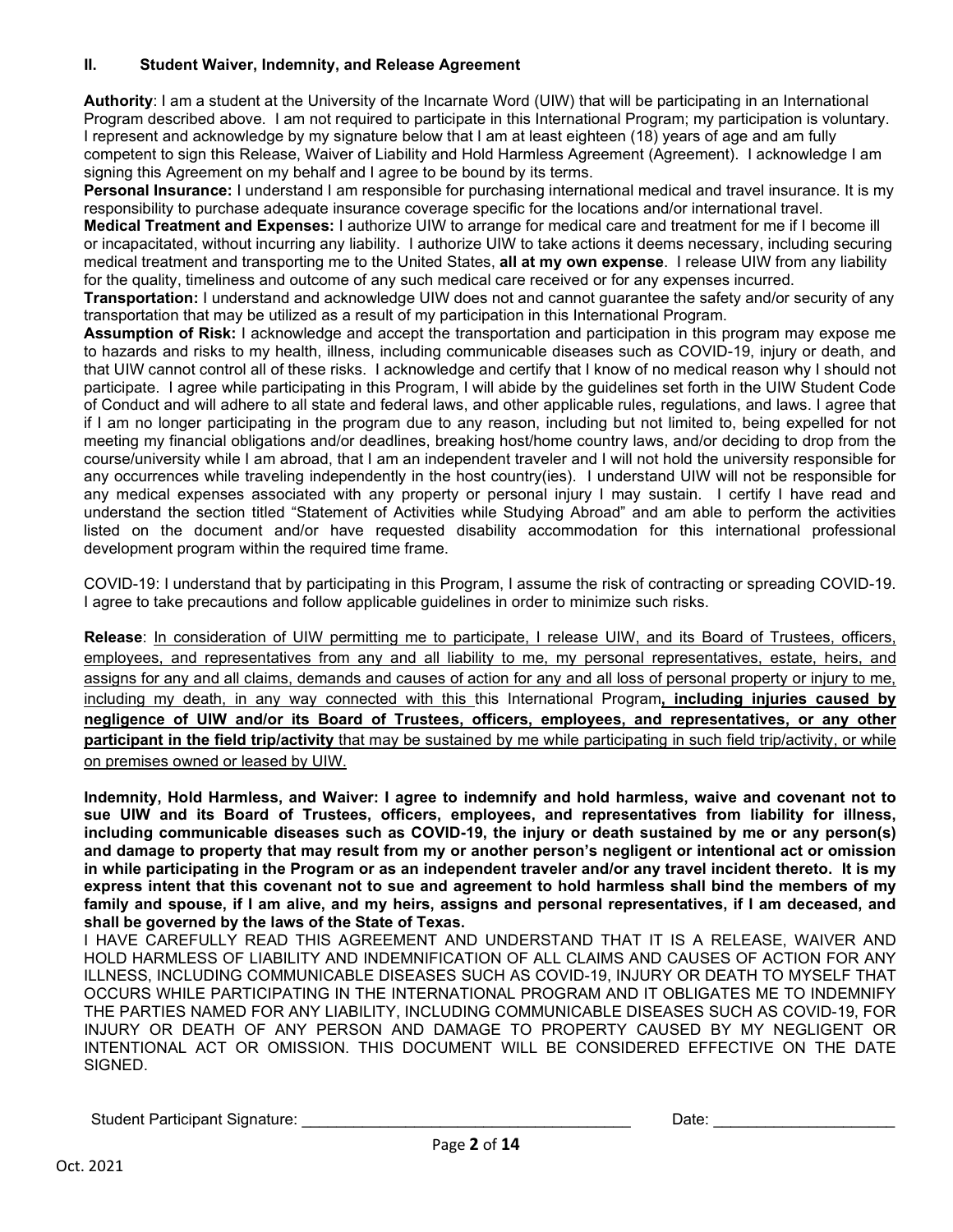#### **III. Alcohol and Illegal Substance Policy**

In order to protect the educational environment and safeguard the health and well-being of the individual and the community, the policy concerning alcohol and illegal substance is as follows:

#### **Alcohol Policy**

- The national/local laws of the host country govern your behavior while you are visiting the country.
- You will adhere to the UIW Code of Conduct Policy during the entire faculty led study abroad program.
- At all times, you are responsible for the consequences of your behavior. If the consumption of alcohol causes or influences you to subsequently violate university policy, program rules, local laws, and/or otherwise engage in conduct that is harmful to the reputation of the university or program (as judged by the faculty leaders) you may be expelled from the program at your own expense. Upon returning, you may also face disciplinary actions, including, but not limited to, receiving a failing grade for the class, academic probation, and/or expulsion from the University.

#### **Illegal Substance Policy**

- The University of the Incarnate Word and all study abroad programs, including faculty led, prohibit the unlawful manufacture, distribution, dispensation, possession, promotion, sale, or use of illegal drugs or other illegal substances, illegal paraphernalia, or look-alike (simulated) illegal drugs.
- The possession, use, sale, or other distribution of narcotics, hallucinogenic or controlled substances (except as permitted by law) during the faculty led trip by any student, employee, or visitor is prohibited and is considered a serious offense.
- The use, sale, or possession of any drug paraphernalia, including, but not limited to, water pipes, bongs, and hypodermic syringes/needles not prescribed by a licensed physician is prohibited and will subject the student to disciplinary action.
- Students who are traveling with prescription medication are required to have their doctor's note verifying the use of medications.
- Violation of the Illegal Substance Policy will result in expulsion from the faculty led program at your own expense. Upon returning, you may face disciplinary actions, including, but not limited to, receiving a failing grade for the class, academic probation, and/or expulsion from the University.
- The penalties for illegal substances in some countries may be more severe than in the United States and commonly include deportation, fines, jail time and, at times, the death penalty.

In the event I require legal representation in the host country, I understand I am responsible for seeking and acquiring legal representation. I am solely responsible for any and all legal fees and consequences. Furthermore, if I become an independent traveler, I agree to hold harmless, waive and covenant not to sue UIW and its Board of Trustees, officers, employees, and representatives from liability for the injury or death sustained by me or any person(s) and damage to property that may result from my negligent or intentional act or omission. It is my express intent this covenant not to sue and agreement to hold harmless shall bind the members of my family and spouse, if I am alive, and my heirs, assigns and personal representatives, if I am deceased, and shall be governed by the laws of the State of Texas.

By signing this portion of the agreement you are stating that you understand and acknowledge the Alcohol and Illegal Substance Policy and you are fully aware of the legal, financial and academic consequences.

Student's Signature: \_\_\_\_\_\_\_\_\_\_\_\_\_\_\_\_\_\_\_\_\_\_\_\_\_\_\_\_\_\_\_\_\_\_\_\_\_\_\_\_\_\_\_ Date: \_\_\_\_\_\_\_\_\_\_\_\_\_\_\_\_\_\_\_\_\_\_\_\_\_\_\_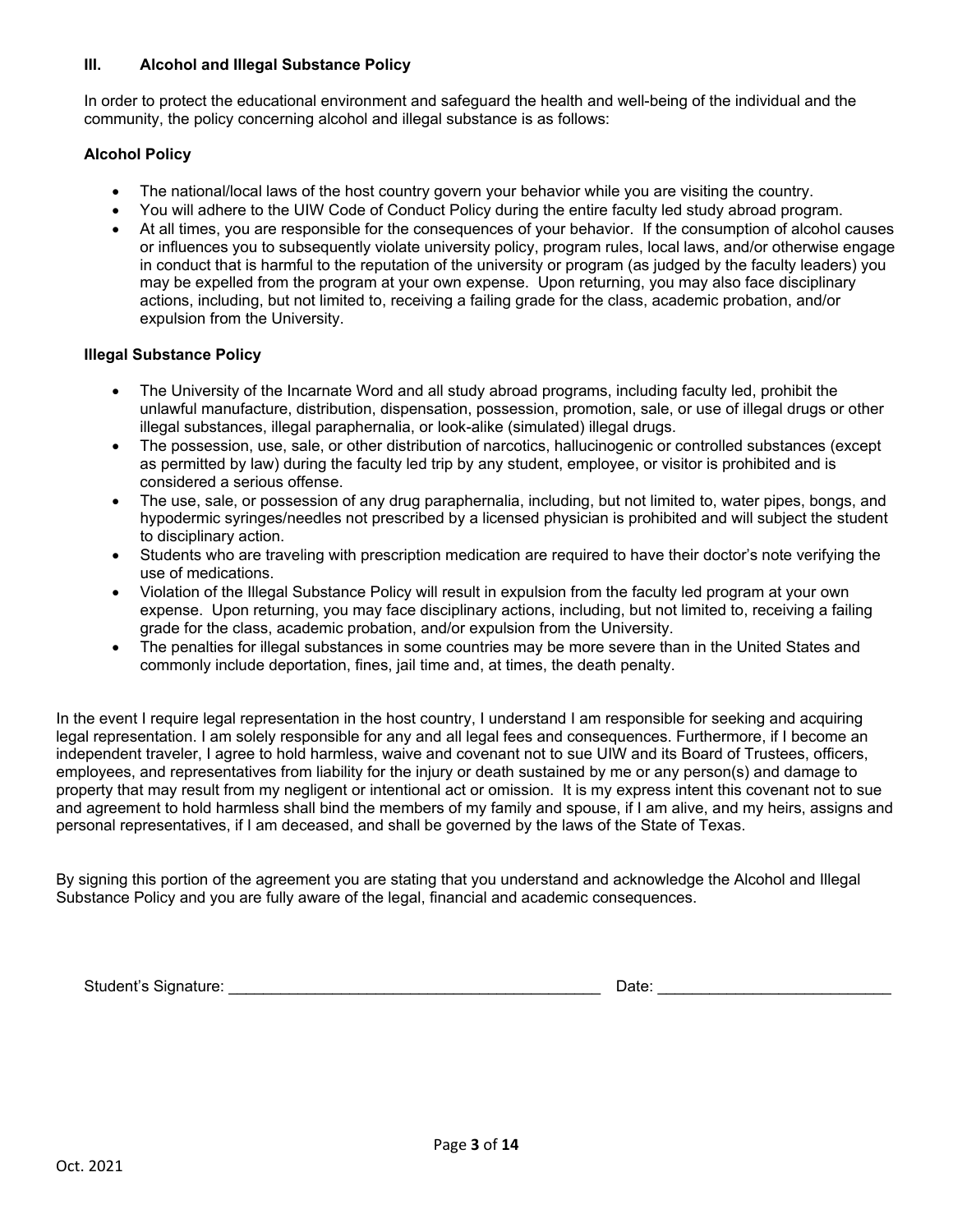#### **IV. HEALTH DISCLOSURE**

In the event of any medical emergency as determined by UIW and/or a medical provider, I hereby grant UIW and its representatives full authority to take any action deemed necessary to protect my mental and/or physical health, **at my own expense**. Actions may include, but not limited to, placing me under the care of a medical doctor, admitting me in a hospital or any place for medical examination, and/or treatment. After medical attention has been administered, UIW representatives have the sole discretion to require me to return to the United States at my own expense. In the event that I return to the United States, I understand that I cannot recover any money paid for and/or in connection with the program. Should the need arise, UIW representatives are authorized to provide any personal information to any health care provider.

I understand if I fail to disclose any physical and/or mental issues that may affect my full participation in the study abroad program; I take full responsibility for my actions and/or inactions. Furthermore, I understand I may be asked to return to UIW, at my own expense, if my behavior and/or actions disrupt the harmony of the group, compromises the reputation of the university, and/or puts others or myself in danger. Also, I acknowledge and attest I am physically and mentally prepared to participate in activities that are typically experienced by overseas travelers, such as, but not limited to, walking longer distances compared to my home country, standing in line, sitting for an extended period of time, waiting in international airports, interacting with people from different cultures and backgrounds, and/or coping with normal stressful situations that international travelers experience during overseas travel, such as language barriers, eating different foods, observing new and different customs and practices.

Please read and follow all instructions for completion**. FULL DISCLOSURE REQUIRED**. The information on these forms will assist health care providers in the event of a medical emergency. It is very important that this is completed fully and accurately. If a section is not applicable, enter N/A.

| Primary Care Physician: |                       |
|-------------------------|-----------------------|
| Office Phone:           |                       |
| Insurance Carrier:      | <b>Policy Number:</b> |

\_\_\_\_\_\_\_\_\_\_\_\_\_\_\_\_\_\_\_\_\_\_\_\_\_\_\_\_\_\_\_\_\_\_\_\_\_\_\_\_\_\_\_\_\_\_\_\_\_\_\_\_\_\_\_\_\_\_\_\_\_\_\_\_\_\_\_\_\_\_\_\_\_\_\_\_\_\_\_\_\_\_\_\_\_\_\_\_\_\_\_\_\_\_\_\_\_ \_\_\_\_\_\_\_\_\_\_\_\_\_\_\_\_\_\_\_\_\_\_\_\_\_\_\_\_\_\_\_\_\_\_\_\_\_\_\_\_\_\_\_\_\_\_\_\_\_\_\_\_\_\_\_\_\_\_\_\_\_\_\_\_\_\_\_\_\_\_\_\_\_\_\_\_\_\_\_\_\_\_\_\_\_\_\_\_\_\_\_\_\_\_\_\_\_ \_\_\_\_\_\_\_\_\_\_\_\_\_\_\_\_\_\_\_\_\_\_\_\_\_\_\_\_\_\_\_\_\_\_\_\_\_\_\_\_\_\_\_\_\_\_\_\_\_\_\_\_\_\_\_\_\_\_\_\_\_\_\_\_\_\_\_\_\_\_\_\_\_\_\_\_\_\_\_\_\_\_\_\_\_\_\_\_\_\_\_\_\_\_\_\_\_

\_\_\_\_\_\_\_\_\_\_\_\_\_\_\_\_\_\_\_\_\_\_\_\_\_\_\_\_\_\_\_\_\_\_\_\_\_\_\_\_\_\_\_\_\_\_\_\_\_\_\_\_\_\_\_\_\_\_\_\_\_\_\_\_\_\_\_\_\_\_\_\_\_\_\_\_\_\_\_\_\_\_\_\_\_\_\_\_\_\_\_\_\_\_\_\_\_ \_\_\_\_\_\_\_\_\_\_\_\_\_\_\_\_\_\_\_\_\_\_\_\_\_\_\_\_\_\_\_\_\_\_\_\_\_\_\_\_\_\_\_\_\_\_\_\_\_\_\_\_\_\_\_\_\_\_\_\_\_\_\_\_\_\_\_\_\_\_\_\_\_\_\_\_\_\_\_\_\_\_\_\_\_\_\_\_\_\_\_\_\_\_\_\_\_ \_\_\_\_\_\_\_\_\_\_\_\_\_\_\_\_\_\_\_\_\_\_\_\_\_\_\_\_\_\_\_\_\_\_\_\_\_\_\_\_\_\_\_\_\_\_\_\_\_\_\_\_\_\_\_\_\_\_\_\_\_\_\_\_\_\_\_\_\_\_\_\_\_\_\_\_\_\_\_\_\_\_\_\_\_\_\_\_\_\_\_\_\_\_\_\_\_

Please use this space to inform UIW on your medications in use at present. Please specify special requirements if any.

Do you have any drug or food sensitivities or allergies? If yes, please explain (condition, treatment).

*I verify all information in this health disclosure is complete, accurate and true. I acknowledge that, ultimately, I am responsible for my own physical and mental well-being.* 

*In the event of a medical emergency in which I become incoherent or incapable to make decisions, I authorize UIW representatives to take actions deemed necessary or to arrange for professional medical care on my behalf, at my own expense. In addition, I authorize UIW representatives to notify my emergency contact(s) found on this agreement.* 

*I understand providing accurate information is an important part of fulfilling my responsibilities.* 

Signature: \_\_\_\_\_\_\_\_\_\_\_\_\_\_\_\_\_\_\_\_\_\_\_\_\_\_\_\_\_\_\_\_\_\_\_\_\_\_\_\_\_\_\_\_\_\_\_\_\_\_\_\_\_\_\_\_\_\_\_ Date: \_\_\_\_\_\_\_\_\_\_\_\_\_\_\_\_\_\_\_\_\_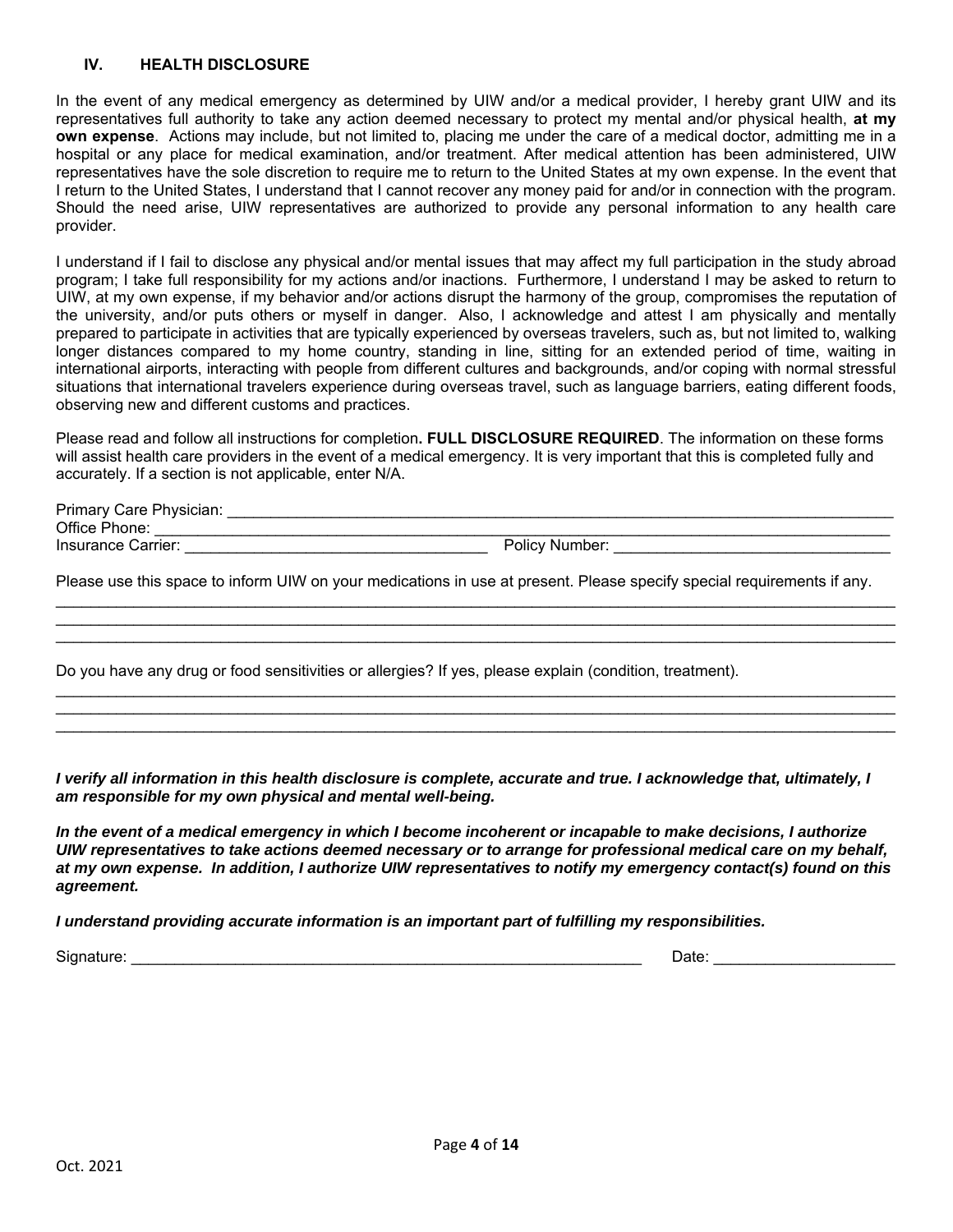Please read and initial each statement. Initialing each statement indicates you understand and agree.

#### **V. Statement of Activities while Studying Abroad**

a. **I** acknowledge and certify I am capable of performing the following activities or otherwise engaging in such activities during my study abroad experience. Study Abroad activities may include, but are not limited to:

- Extensive travel (i.e., possible overnight travel, unplanned or unforeseeable itinerary changes, etc.)
- Using various modes of transportation (i.e., cars, trains, buses, planes, boats, bicycles, etc.)
- Walking long distances
- Walking up/down hills/stairs
- Standing/sitting for a long period of time
- Waiting in line
- Lifting and/or carrying your personal luggage (i.e., luggage weighing up to 50 to 70 lbs.)
- Nonstandard meal times
- Unfamiliar foods or limited dietary options
- Limited medication availability or medical care options
- Other typical activities related to a study abroad trip

Other activities that are unique to this trip:  $\Box$ 

#### **VI. Health**

a. I understand it is my responsibility to consult with my doctor prior to departure to obtain any vaccination, prescriptions and/or medications I will need for the duration of my trip. It is also my responsibility to research the laws of the host country regarding medications I plan to take into the country.

\_\_\_\_\_\_\_\_\_\_\_\_\_\_\_\_\_\_\_\_\_\_\_\_\_\_\_\_\_\_\_\_\_\_\_\_\_\_\_\_\_\_\_\_\_\_\_\_\_\_\_\_\_\_\_\_\_\_\_\_\_\_\_\_\_\_\_\_\_\_\_\_\_\_\_\_\_\_\_\_\_\_\_\_\_\_\_\_\_\_\_\_\_

- b. \_\_\_\_\_\_ I understand my professors and/or UIW representatives are **not** medical doctors. Therefore, I am fully responsible for seeking medical expertise before or during the trip, if necessary. If I ask or seek my professor's advice regarding any type of medical issue, including minor and/or common ailments, I am doing so at my own risk. Furthermore, I release the professor(s) and/or UIW representatives from any and all liability if I choose to accept a non-medical professional's opinion and/or advice.
- c. I understand it is my responsibility to inquire and become familiar with my international health coverage policy, such as the type/limitations of coverage, amount of deductible or co-pay, and protocol, in case of a medical emergency.
- d. I understand it is my responsibility to have the available (or access to the) financial funds to cover my medical insurance deductibles (if applicable), in case of a medical emergency.
- e. \_\_\_\_\_\_ I understand I am responsible for any medical bills and/or fees I may acquire while abroad.
- f. \_\_\_\_\_\_ I agree I am fit to travel. I understand if I have any illness or conditions that may prevent me from traveling and participating in group activities, it is my responsibility to consult with a medical physician prior to traveling.
- g. \_\_\_\_\_\_ If I become unable to travel during the semester, I understand I may still be responsible for fees that have been incurred on my behalf.

#### **VII. Financial Responsibility**

a. **I** understand I will not be able to participate, in any study abroad program, if I have any unpaid balances owed to the university. Before pursing my faculty led study abroad plans, I understand that it is my responsibility to satisfy any outstanding balances owed to the university. I understand even if my trip cost is paid, I still must have my tuition paid in full before being able to leave for the faculty led study abroad trip. Even if I do not participate in the trip, whether voluntary/involuntary, I am still responsible for all costs, which are non-refundable.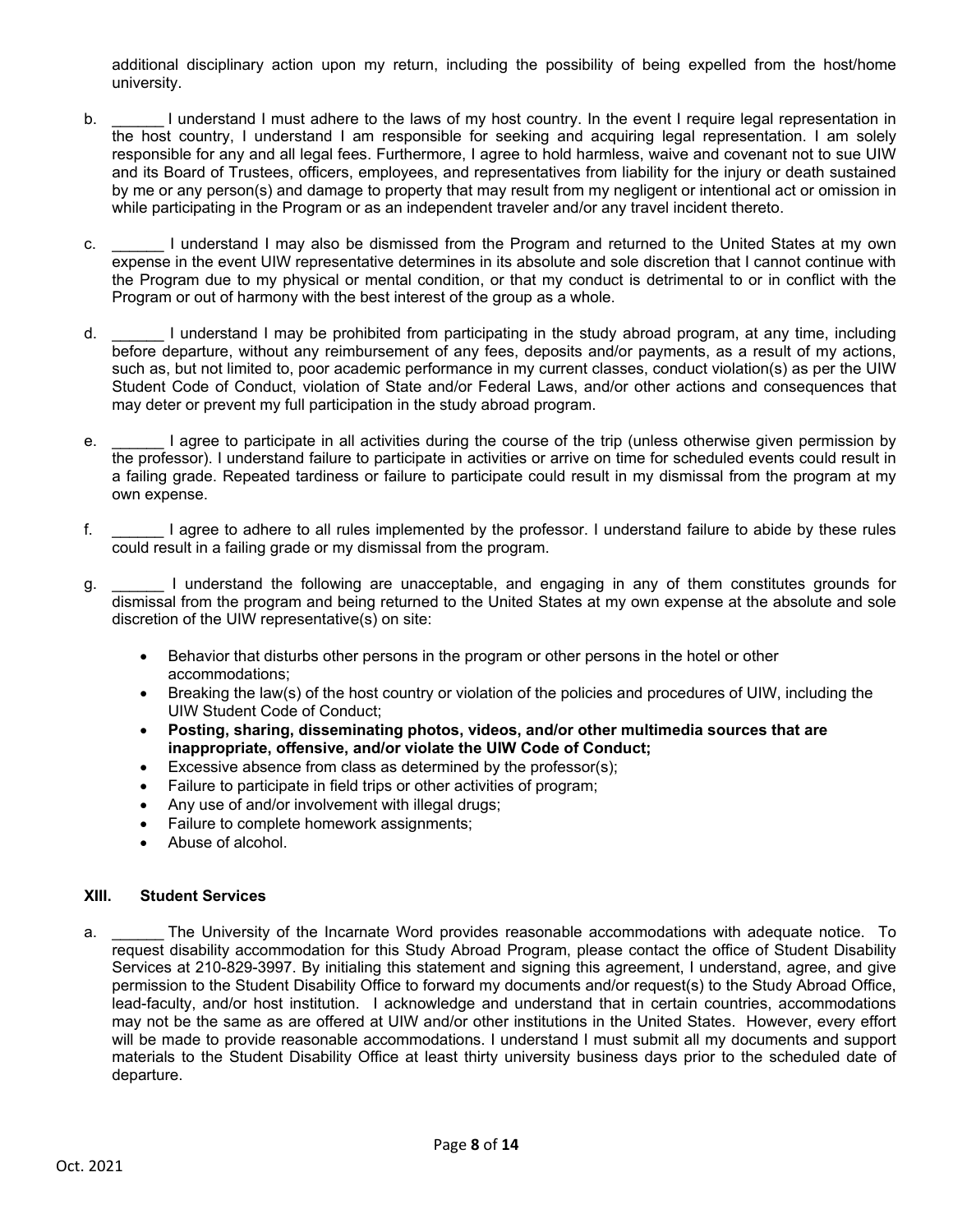## *I have carefully read and understand each statement I initialed and sign this agreement with full knowledge of each statement's implication for my actions/non-actions.*

Student Participant's Signature: \_\_\_\_\_\_\_\_\_\_\_\_\_\_\_\_\_\_\_\_\_\_\_\_\_\_\_\_

Date: \_\_\_\_\_\_\_\_\_\_\_\_\_\_\_\_\_\_\_\_\_\_\_\_\_\_\_\_\_\_\_\_ \*Must be at least eighteen 18 years old of age

Parent's signature:\_\_\_\_\_\_\_\_\_\_\_\_\_\_\_\_\_\_\_\_\_\_\_\_\_\_\_\_\_\_\_\_\_\_\_\_\_\_\_\_\_\_\_\_\_\_\_\_\_\_\_

Date: \_\_\_\_\_\_\_\_\_\_\_\_\_\_\_\_\_\_\_\_\_\_\_\_\_ (if student is under 18 years of age):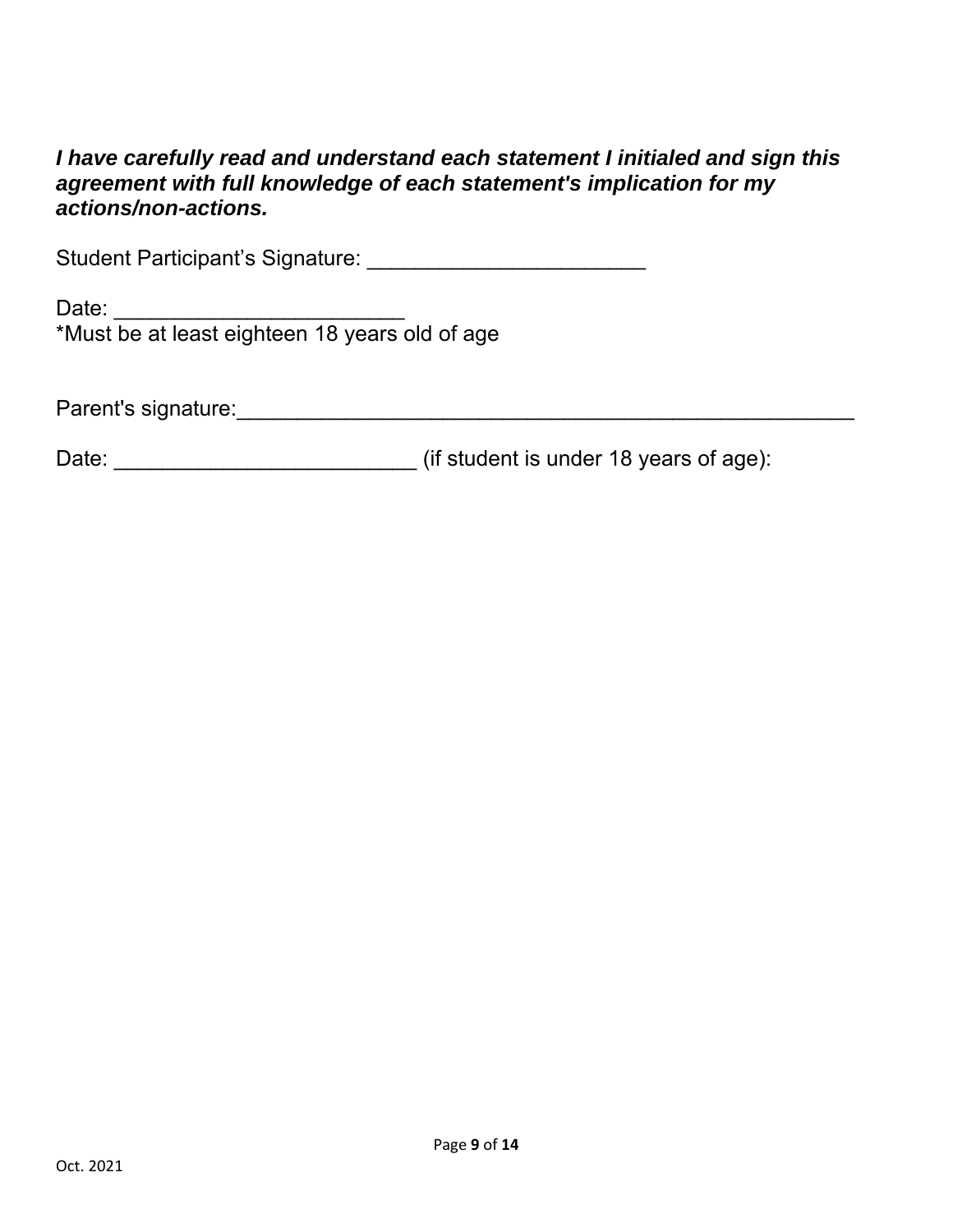#### **CONSENT TO RELEASE INFORMATION ABOUT TRAVELER**

Student's Full Name: \_\_\_\_\_\_\_\_\_\_\_\_\_\_\_\_\_\_\_\_\_\_\_\_\_\_\_\_\_\_\_\_\_\_\_\_\_\_\_\_\_\_\_\_\_\_\_\_\_\_\_\_\_\_\_\_\_\_\_\_\_\_\_\_\_\_\_\_\_\_\_\_\_\_\_\_\_\_\_

- I authorize employees, agents, and representatives of the University of the Incarnate Word (UIW) and the host institution abroad to release to the United States Government and to the host institution abroad, and their employees, agents, and representatives, information in the possession of UIW regarding my location, status, welfare, intentions, or problems.
- I further authorize UIW to release to those persons named below, information in the possession of UIW regarding my location, status, welfare, intentions, or problems.
- I grant permission to the officials of the University of the Incarnate Word to provide copies of written records, permit inspection and review of the contents of my education records, and/or to discuss my academic performance in connection with my study abroad with the following person(s) as authorized by the Federal Educational Rights and Privacy Act.

NOTE: English is universally accepted as the business language; therefore, at least one person below must be an English speaker. If applicable, please state the English speaker first.

| Name: | Relationship: |
|-------|---------------|
| Name: | Relationship: |
| Name: | Relationship: |

It is my intention in executing this Consent to Release Form to permit UIW, the U.S. Government, and the host university abroad to provide the information described above to the parties identified above without being found in violation of any applicable U.S. laws and the Family Rights and Privacy Act of 1974 (FERPA), which provides for the confidentiality of student education records.

This Consent to Release remains in effect until you provide written revocation of your Consent to Release.

Student's Signature: \_\_\_\_\_\_\_\_\_\_\_\_\_\_\_\_\_\_\_\_\_\_\_\_\_\_\_\_\_\_\_\_\_\_\_\_\_\_\_\_\_\_\_\_\_\_ Date: \_\_\_\_\_\_\_\_\_\_\_\_\_\_\_\_\_\_\_\_\_\_\_\_\_\_\_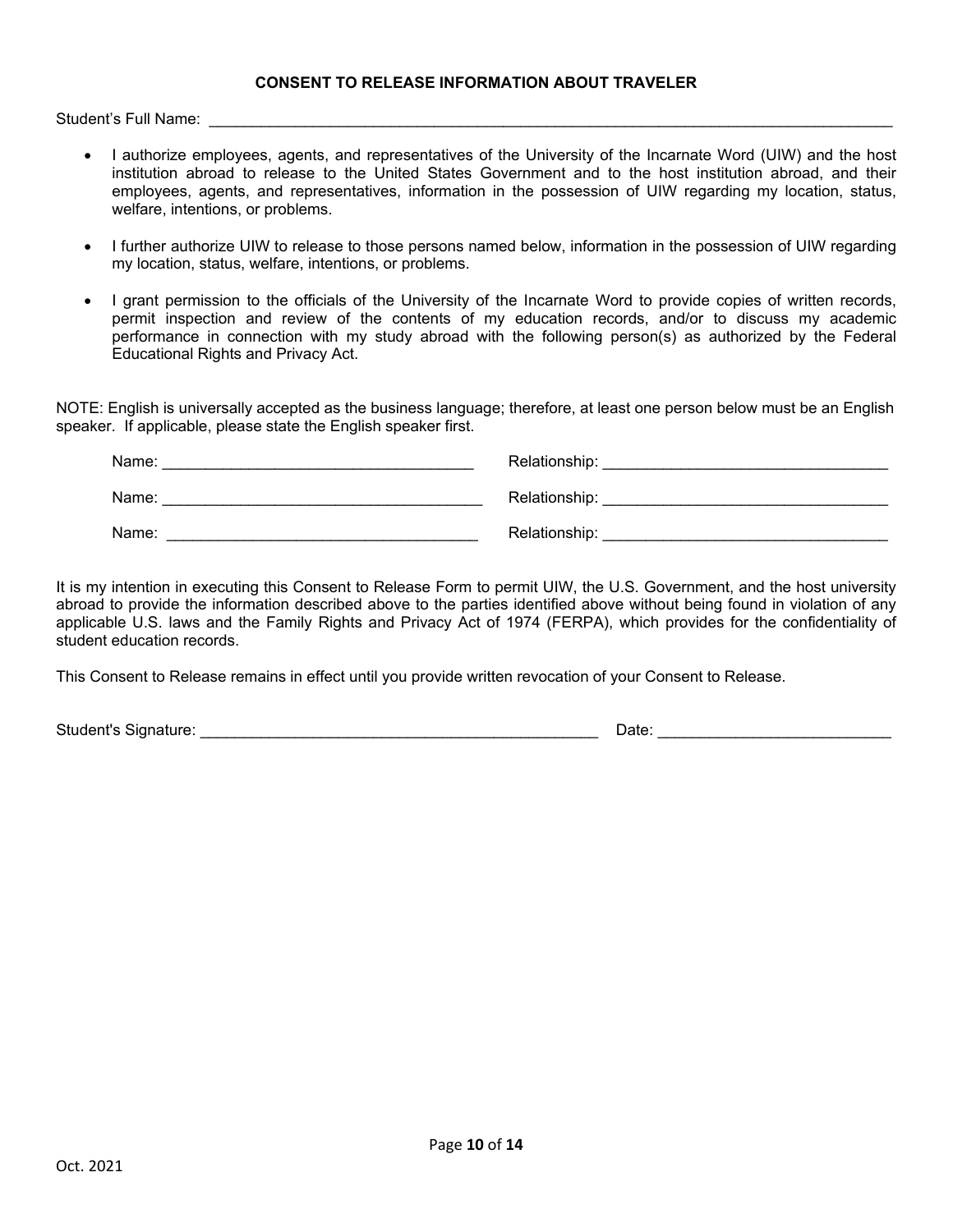#### **Study Abroad Emergency Contact Form**

I, \_\_\_\_\_\_\_\_\_\_\_\_\_\_\_\_\_\_\_\_\_\_\_\_\_\_\_\_\_\_\_\_\_, authorize employees, agents, and representatives of the University of the Incarnate Word (UIW) and/or other third party entities, representatives and providers (in connection with resolving the emergency) to contact the following person(s) in case of emergency or in any case when information of my whereabouts or situation needs to be discussed or disseminated:

#### **It is highly recommended that at least one of your emergency contacts have a valid passport, with at least 1 year before expiration, in case emergency travel is required.**

| <b>Primary</b>   |                                                                                                                                                                                                                                     |  |
|------------------|-------------------------------------------------------------------------------------------------------------------------------------------------------------------------------------------------------------------------------------|--|
|                  |                                                                                                                                                                                                                                     |  |
|                  |                                                                                                                                                                                                                                     |  |
|                  |                                                                                                                                                                                                                                     |  |
|                  |                                                                                                                                                                                                                                     |  |
|                  |                                                                                                                                                                                                                                     |  |
|                  |                                                                                                                                                                                                                                     |  |
|                  | Work E-mail: <u>Conservation of the conservation</u> of the conservation of the conservation of the conservation of the conservation of the conservation of the conservation of the conservation of the conservation of the conserv |  |
| <b>Secondary</b> |                                                                                                                                                                                                                                     |  |
| Primary          |                                                                                                                                                                                                                                     |  |
|                  |                                                                                                                                                                                                                                     |  |
|                  |                                                                                                                                                                                                                                     |  |
|                  |                                                                                                                                                                                                                                     |  |
|                  |                                                                                                                                                                                                                                     |  |
|                  |                                                                                                                                                                                                                                     |  |
|                  | Personal E-mail: <u>Communication of the contract of the contract of the contract of the contract of the contract of</u>                                                                                                            |  |
|                  |                                                                                                                                                                                                                                     |  |
|                  |                                                                                                                                                                                                                                     |  |
|                  | Date: Note: Note: Note: Note: Note: Note: Note: Note: Note: Note: Note: Note: Note: Note: Note: Note: Note: No                                                                                                                      |  |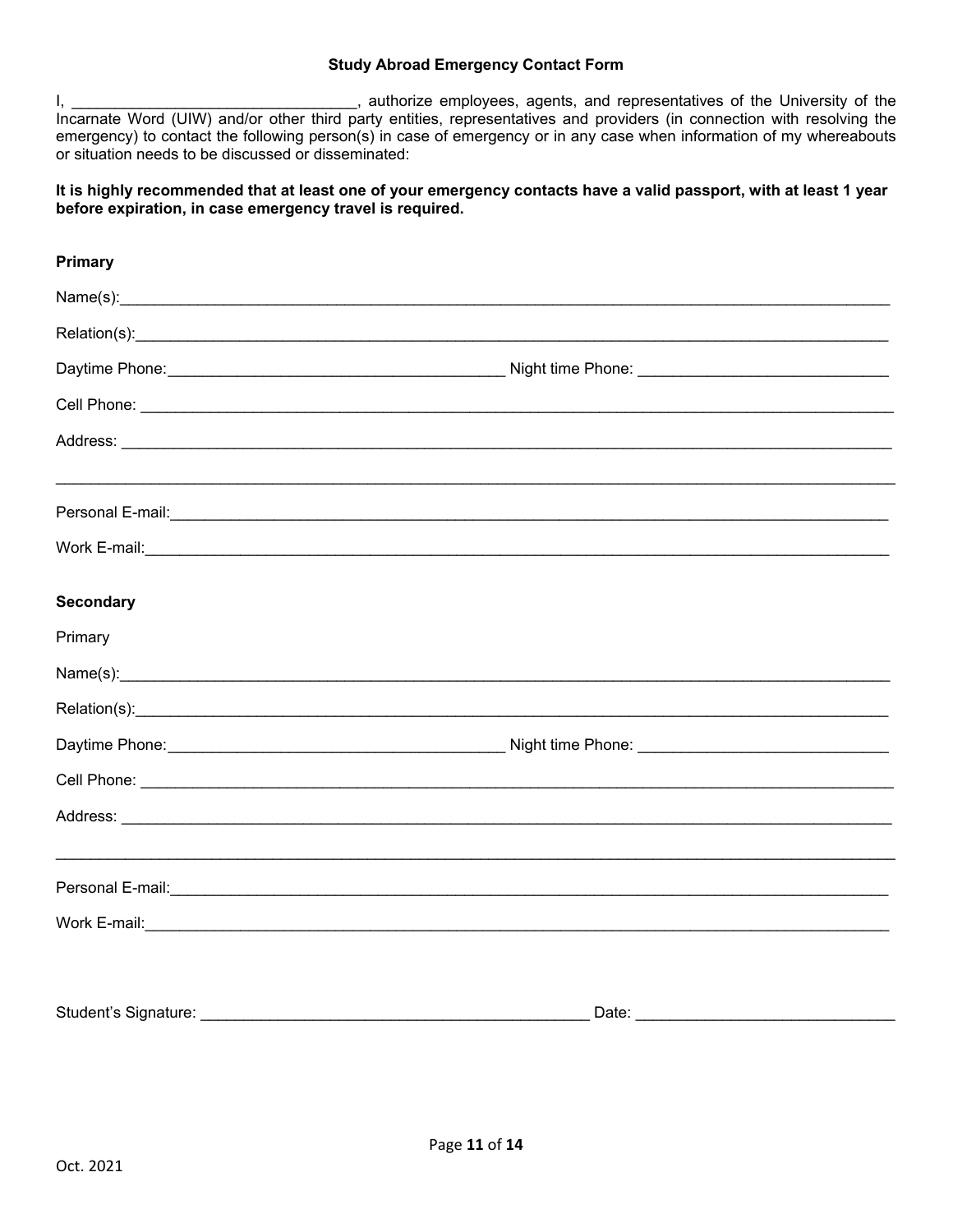## **CISI Insurance Order Form**

Cultural Insurance Services International (CISI) is the leading provider of study abroad and international student insurance coverage. CISI offers 24/7/365 worldwide assistance services – a resource for everything from a lost passport to an emergency evacuation. CISI assistance service has doctors and translators on staff, providing toll-free, worldwide access to benefits, providers, and emergency assistance. Detailed information can be found at [www.culturalinsurance.com.](http://www.culturalinsurance.com/)

I have elected to purchase the CISI health & travel insurance plan required by the University of the Incarnate Word (UIW) during the UIW sponsored international program.

I understand CISI cost \$50.74/month and that the total cost of the insurance for the duration of the UIW will be charged to my student account. I understand the cost of the insurance is nonrefundable. I agree to pay this amount to the University of the Incarnate Word.

| Signature: <u>www.community.com</u>   | Date:<br><u> 1980 - Jan Stein Stein Stein Stein Stein Stein Stein Stein Stein Stein Stein Stein Stein Stein Stein Stein S</u> |
|---------------------------------------|-------------------------------------------------------------------------------------------------------------------------------|
|                                       |                                                                                                                               |
|                                       |                                                                                                                               |
| First name as it appears on passport: |                                                                                                                               |
| Gender:                               | Date of Birth (mm/dd/yyyy):                                                                                                   |
| E-mail:                               | <b>Phone Number:</b> Phone Number:                                                                                            |
| Destination country:                  | Destination city:                                                                                                             |
| Date leaving (mm/dd/yyyy):            | Date Returning (mm/dd/yyyy):                                                                                                  |
|                                       |                                                                                                                               |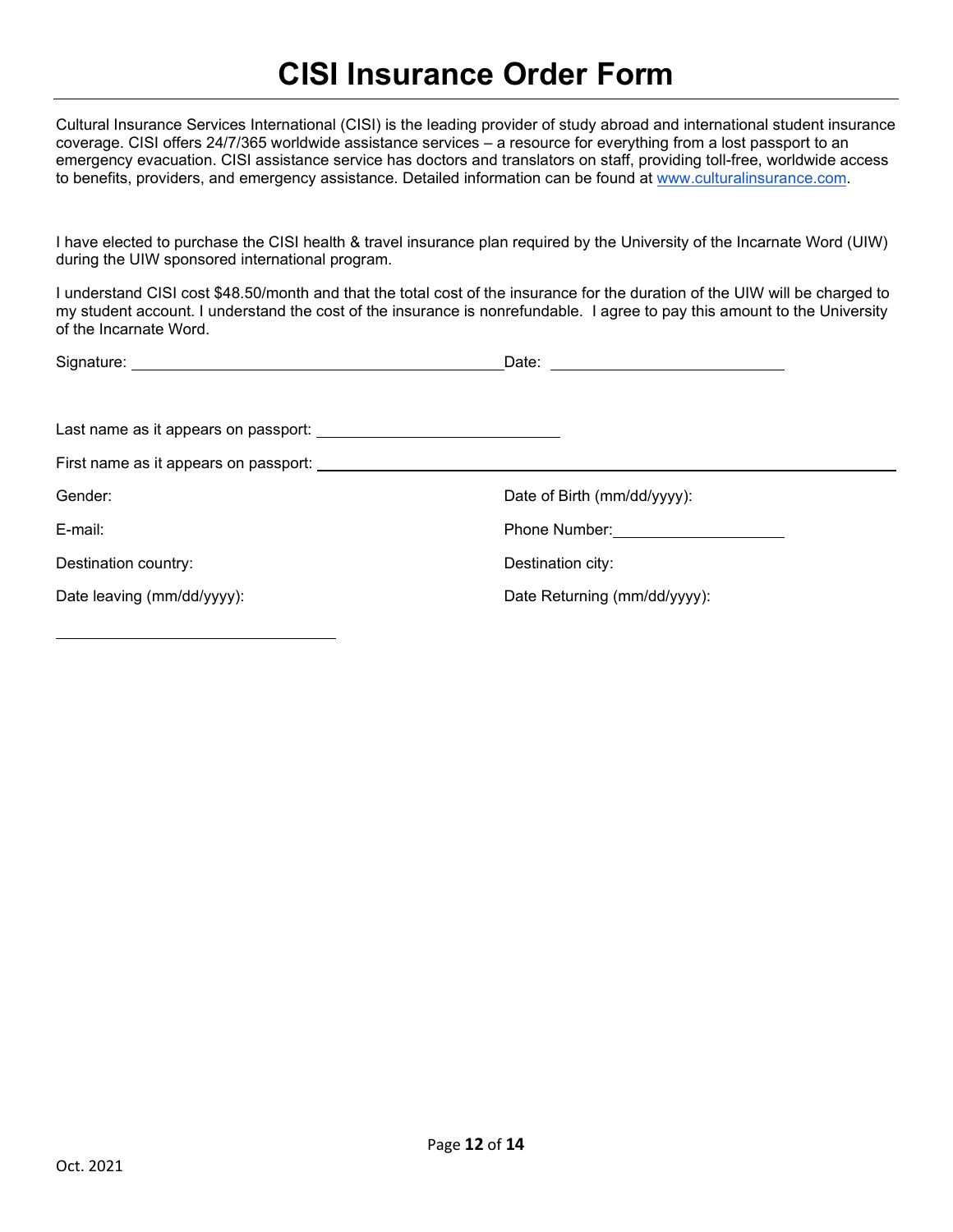# **International SOS**

As a member\* of International SOS, you have access to a global network of 27 Assistance Centers. This assistance program will provide expanded protection to deal with travel, medical and security needs that might arise anywhere across global markets. ISOS doctors, security experts and assistance coordinators are available 24/7 to provide advice in your language, and to support you in case of emergency.

### WEBSITE: *[www.internationalsos.com](http://www.internationalsos.com/)* ASSISTANCE CENTER: *(215) 942-8478*

#### Before you travel:

#### **1. Download the International SOS Assistance App on your smartphone.**

- Easy access to your local Assistance Center, in an emergency and for everyday advice
- Expert medical, security and travel assistance
- Receive the latest information about your destination

#### 2. **Connect to the International SOS Information Portal.** [\(www.internationalsos.com\)](http://www.internationalsos.com/)

- Consult Country Medical Guides and Travel Security Online for your destination
- Subscribe to medical, travel and/or risk email alerts

#### 3. **Call the International SOS Assistance Center for medical or security questions.**

- Assistance Centers are 24/7/365 call centers staffed by doctors and nurses, security experts, multilingual coordinators, and logistics support personnel.
- As a member you get 24-hour expert advice and assistance.

#### In an emergency:

- Call an Assistance Center immediately. Call an Assistance Centre which is local to you via the International SOS mobile app.
- International SOS will provide immediate advice and then start making necessary arrangements.
- International SOS will coordinate emergency medical care of security support.

\*For UIW faculty, staff and students, there is no additional cost for International SOS.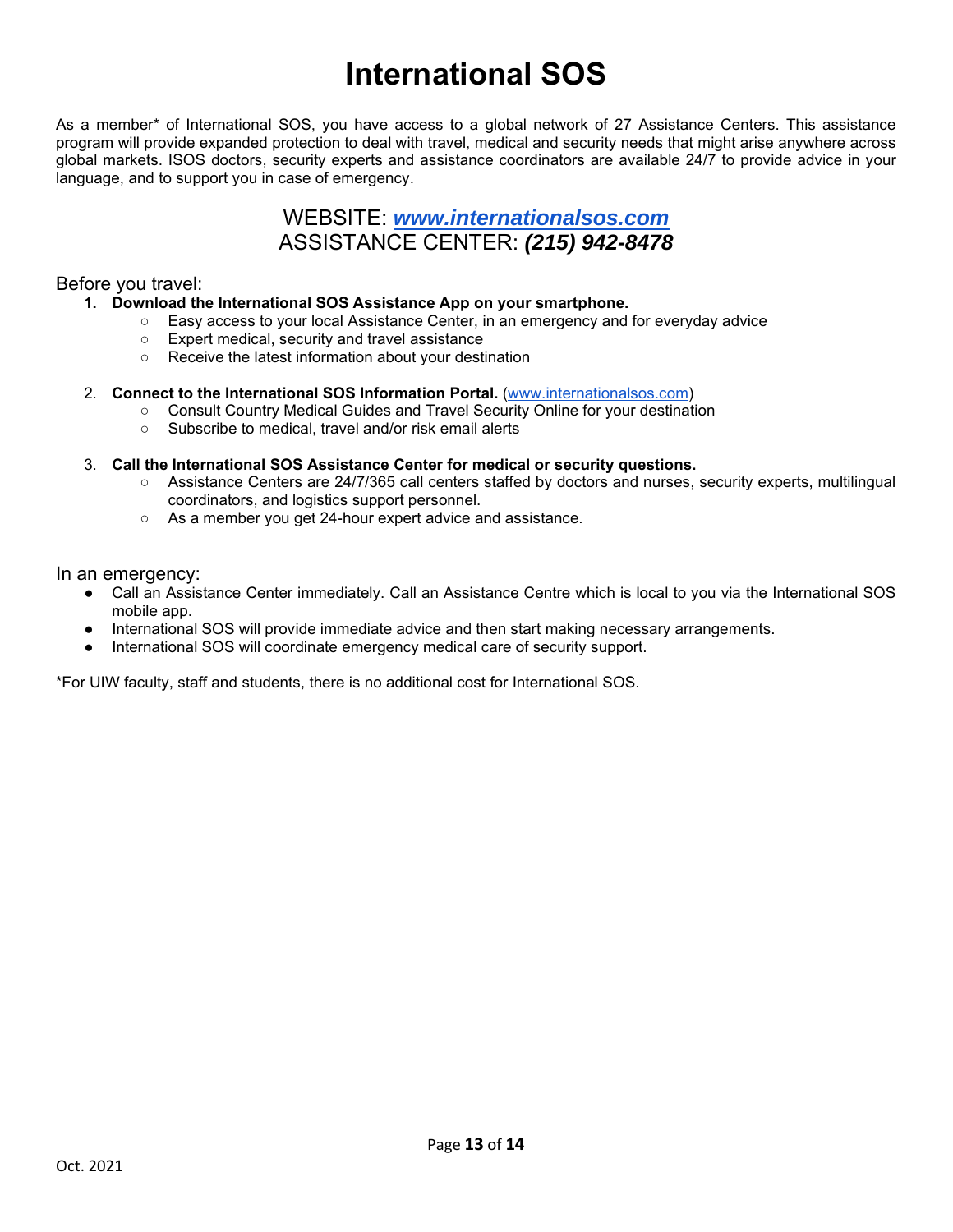## **PODCASTING, PHOTOGRAPHIC, AND OTHER MEDIA CONSENT AND RELEASE FORM**

I authorize and grant to the University of the Incarnate Word (UIW) and those acting pursuant to its authority, a non-<br>exclusive, perpetual, worldwide license to:

- 
- 
- 
- 1. Record my participation, likeness and/or voice on a video, audio, photographic, digital, electronic, hosted media, web-based service or any other medium, including podcasting;<br>2. Use my recorded likeness and/or voice on
- bursuant to its authority, deem appropriate, including promotional efforts.<br>
5. Distribute the medium over the internet using formats that allow downloading and playback on mobile devices and<br>
personal computers, for the p based service.
- 6. Make and maintain more than one copy (hard-copy and/or digital copy) of the work for purposes of security, back- up and preservation.

I release UIW and those acting pursuant to its authority, from liability for violation of any personal, intellectual (including<br>copyright) or proprietary rights I may have in connection with uses of the recordings author required, I hereby grant and assign all copyright in the podcast, video, audio, photographic, digital, electronic, or any other<br>medium utilized to UIW. I waive any right to inspect or approve the final use(s) of the video,

I waive any rights, claims, or interests I may have to control the use of my likeness, voice, name, recordings, and/or<br>identity in the recordings and podcasts authorized above. I agree that any uses described above may b compensation or additional consideration to me. I agree that UIW shall have the right to remove the work from the<br>hosted media or web-based service at anytime without prior notice for any reason deemed to be in UIW's bes

I waive and release UIW and its officers, agents and employees from any claim or liability relating to the use of my name,<br>likeness, identity, voice, photographic image, video graphic image and oral or recorded statements agents, successors, heirs, and assigns, for any and all claims, liabilities, damages, and expenses, including reasonable<br>attorneys' fees actually incurred, due to any claimed infringement of copyrights, trade names, tradem right of publicity or privacy, or other proprietary, personal or property right arising from publication of the work through the hosted media or as a result of my breach of any covenant or warranty herein contained.

This Agreement shall be governed by and interpreted in accordance with the laws of the State of Texas.

By my signature, I represent that I have read and fully understand the terms of this release. **(If necessary, a parent or** quardian of youth under 18 must also sign.)

Name (print): \_\_\_\_\_\_\_\_\_\_\_\_\_\_\_\_\_\_\_\_\_\_\_\_\_\_\_\_\_\_\_\_\_\_\_\_\_\_\_\_\_\_\_\_\_\_

Signature: \_\_\_\_\_\_\_\_\_\_\_\_\_\_\_\_\_\_\_\_\_\_\_\_\_\_\_\_\_\_\_\_\_\_\_\_\_\_\_\_\_\_\_ Date: \_\_\_\_/\_\_\_\_\_/\_\_\_\_\_